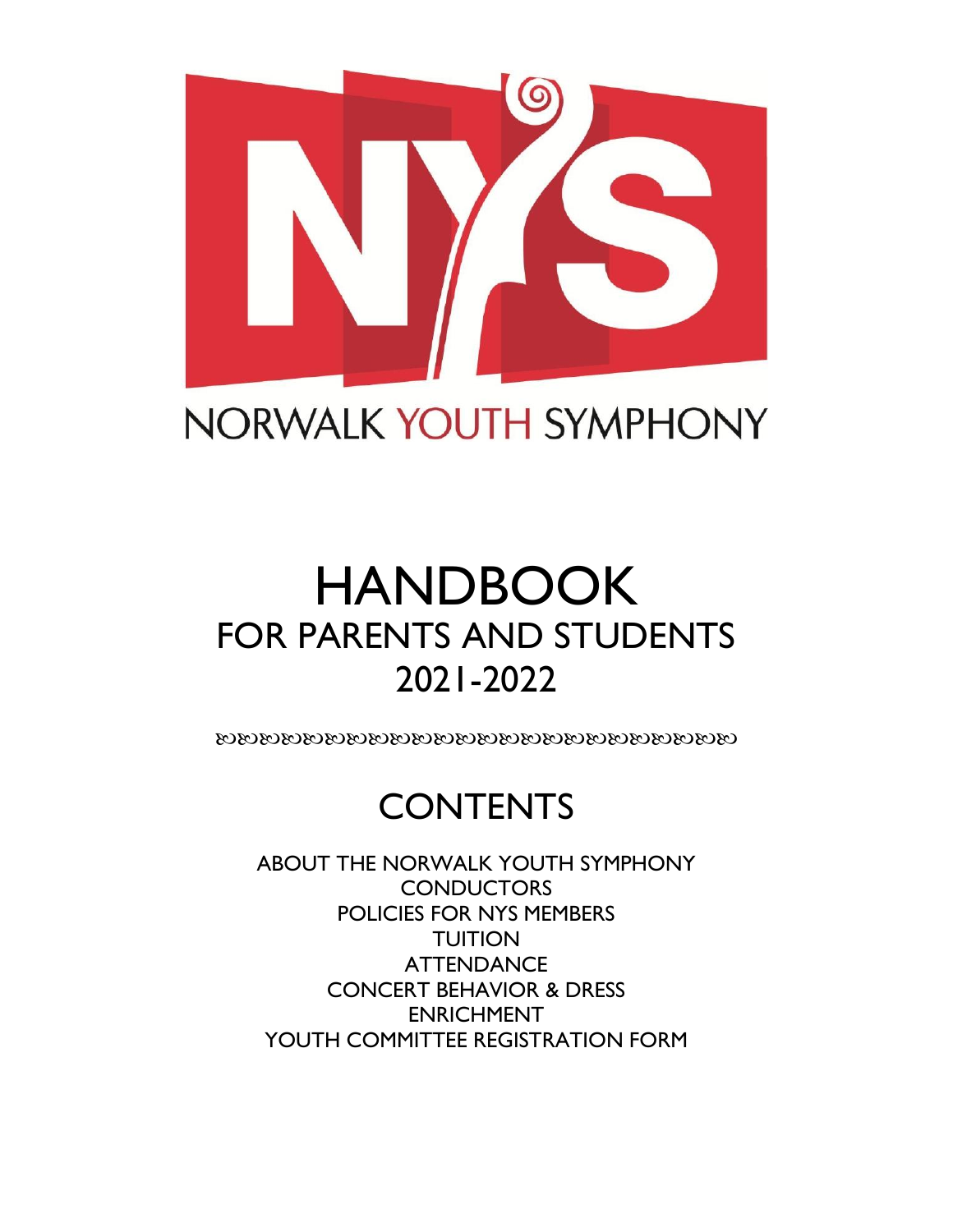### **ABOUT THE NORWALK YOUTH SYMPHONY**

The purpose of the Norwalk Youth Symphony is to enrich the lives of young people within a musical community. We provide the finest possible training, practice and performance opportunities, enabling our students to learn, share and enjoy the power of music.

In partnership with parents, teachers and schools we:

- provide exposure to diverse orchestral styles under the guidance of musical professionals,
- identify and educate motivated students regardless of financial circumstance,
- foster a sense of achievement and self-esteem through a developmental approach, and
- promote self-discipline and teamwork through respect for artistic standards.

Founded in 1956, the NYS has expanded since that time to include over 250 musicians from more than 30 area towns each year. Its reputation has also grown. Many alumni have gone on to study professionally at music conservatories and colleges such as Juilliard, Eastman, Manhattan School of Music, Berklee College of Music, Hartt College of Music, Northwestern and the New England Conservatory. Graduates have also played in college orchestras at Yale, Harvard, Dartmouth, Wellesley, Ithaca, Brown, Princeton, University of California at Berkeley, Williams, MIT, Hamilton, Boston College, Columbia and others. One alumnus is a three-time Grammy Award winner. All NYS members gain an invaluable discipline and musical experience that instills a lifelong appreciation of music and the arts.

**STRUCTURE** - The Norwalk Youth Symphony is comprised of five ensembles representing four levels of youth orchestras. The five ensembles, each with its own highly qualified conductor, allow the individual to progress with young musicians of similar ability. NYS also offers a Brass Ensemble.

- **Prelude Orchestra:** An entry-level string orchestra that performs student works in order to develop skills in string technique, music theory, and ensemble performance.
- **Philharmonia Strings:** A string orchestra that provides a transition from Prelude Orchestra to the more difficult repertoire that is performed by the Concert Orchestra.
- **Philharmonia Orchestral Winds:** Young woodwind and brass players receive the special attention needed to develop their technique, sound, musicality, and orchestral ensemble playing. This ensemble performs orchestral arrangements and periodically performs with the Philharmonia Strings.
- **Concert Orchestra:** This full symphony orchestra provides experience in rehearsing and performing a wide range of shorter works from the Classical, Romantic, and Contemporary periods.
- **Principal Orchestra:** Our most advanced symphonic orchestra performs demanding orchestral classical, romantic, and 20th century repertoire such as full-length symphonies, symphonic poems, overtures, and concertos.

Membership and placement are by audition only. Each player, including a returning musician from the previous year, is auditioned every year by the conductors in late August and the beginning of September to ensure correct placement according to individual ability.

The Norwalk Youth Symphony is sponsored by the City of Norwalk.

\* \* \* \* \* \* \* \* \* \* \* \* \* \* \* \* \* \* \* \*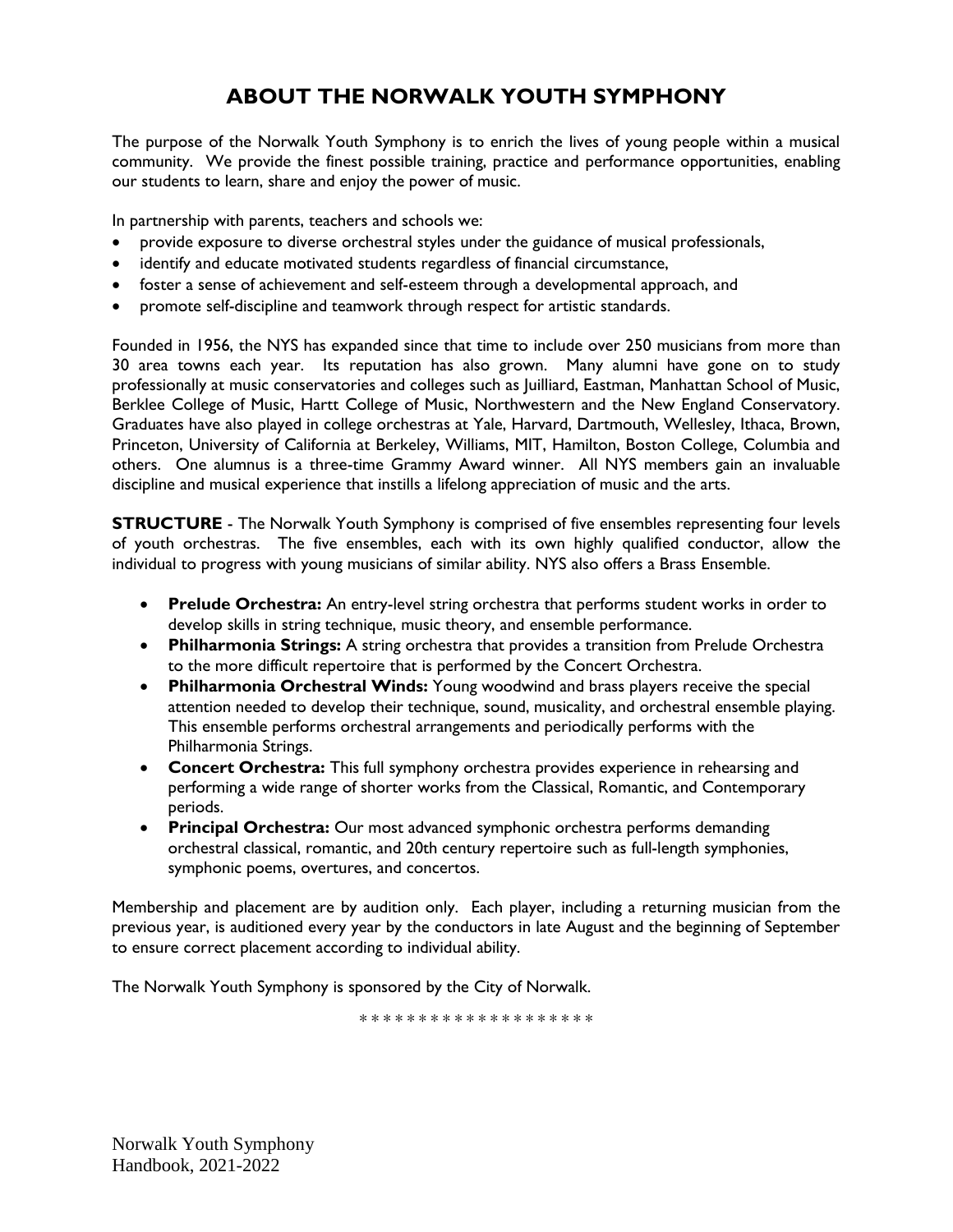### **CONDUCTORS**

**Jonathan Yates** is the Music Director of the Norwalk Youth Symphony and the conductor of the Principal Orchestra. Jonathan has earned high praise as a conductor, solo pianist, and collaborative artist for his musicianship, intellect, and the remarkable variety of his musical endeavors. He made his professional orchestral conducting debut at 23, leading the National Symphony Orchestra in a Millennium Stages Concert. The following year he made his Carnegie Hall debut as a participant in the Isaac Stern Chamber Music Workshop. Jonathan also serves as Music Director of the Norwalk Symphony Orchestra, where he has been a driving force in reinvigorating the relationship between the symphony and its community.

He has collaborated as a pianist and conductor with many of the country's most respected musicians, including Midori, Kim Kashkashian, David Finckel, Charles Neidich, Ida Kavafian, Colin Carr, Gilbert Kalish, Paul Neubauer, Joseph Lin, and William Purvis; and the Avalon, Daedalus and Pacifica Quartets. He has been heard as a chamber musician at the 92nd Street Y, Miller Theater, Bargemusic and Merkin Hall, as well as at the Caramoor Festival and on the Ravinia Festival Rising Stars Series. As an ardent devotee of the music of our time, he has conducted new music concerts with the Argento Chamber Ensemble and the Knights, was the recipient of an ASCAP award for adventurous programming, and has given local and regional premieres of pre-eminent composers including Augusta Read Thomas, Huang Ruo, Zhou Long, Chester Biscardi, and Chen Yi.

Jonathan received his Graduate Diploma in conducting from the Juilliard School, where he studied with James DePreist and Otto-Werner Mueller, and was the holder of the Bruno Walter Memorial Scholarship. He received his Master of Music from State University of New York, where he worked with Gilbert Kalish, and his Bachelor of Arts from Harvard University, where he studied with Robert Levin. His past work includes serving as founding Music Director of Camerata Notturna, as Music Director of Music Mountain, and on the faculty of Sarah Lawrence College. He was recently named Director of Classical Series at 23Arts Windham Music and Jazz Fest. He descends from a family that has been on the forefront of the battles for the cultural and humanistic life of our country. His grandfather, U. S. Representative Sidney R. Yates, was the principal defender of the National Endowment for the Arts in his 48 years in Congress, and his father, the Honorable Stephen R. Yates, was the first judge in Illinois to approve same-sex adoption.

**RUSSELL GER** is a young Australian conductor based in New York. His repertoire spans orchestral, operatic, and choral music, which he has conducted across North America and his home country.

Mr. Ger was the 2014 recipient of the prestigious Brian Stacey Memorial Trust Award for Emerging Australian Conductors. This is one of the highest accolades a young conductor can receive. It resulted in his candidacy for the position of Assistant Conductor with the Queensland Symphony Orchestra as well as to an invitation to conduct the Melbourne Symphony Orchestra in a special showcase later this year.

In 2013, Mr. Ger was selected as one of four Finalists from around the world for the prestigious *2nd International Chicago Symphony Orchestra Sir Georg Solti Conducting Apprenticeship*. The audition took place before a panel of experts headed by the great mezzo-soprano Marilyn Horne, and Chicago Symphony music director Riccardo Muti.

Mr. Ger has toured North America with renowned violinist Itzhak Perlman, promoting a recording for Sony of Jewish art-music made in 2012. Performances took place at the Hollywood Bowl with members of the Los Angeles Philharmonic before an audience of 10,000, and at the Barclays Center arena in New York for an audience of 6,000. The tour also drew full-houses at the Boca Raton Arts Festival, Boston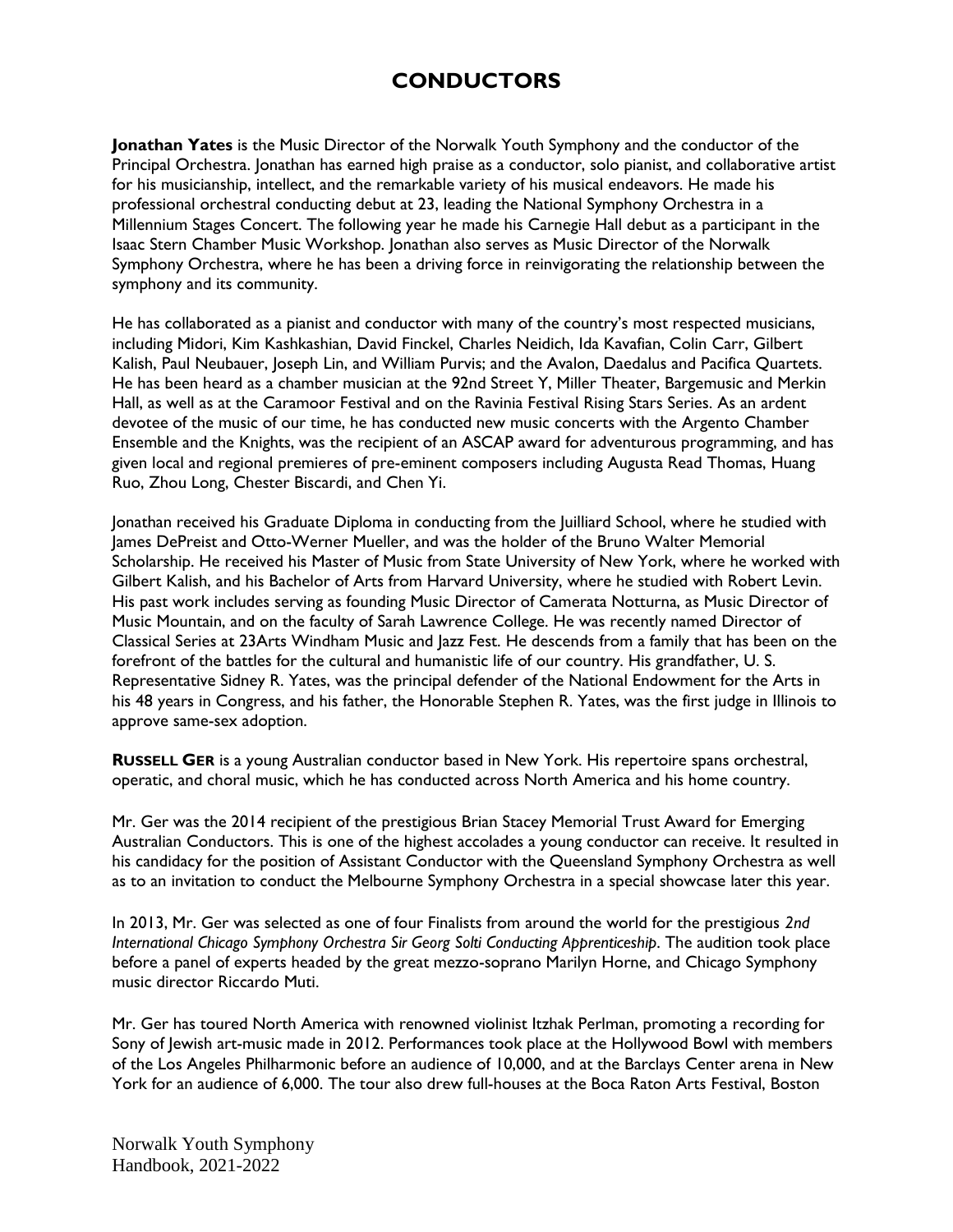Celebrity Series at Symphony Hall, Ravinia Festival in Chicago, Long Island, and Toronto. A PBS Special went to air and was nationally televised in late 2014.

One of the highlights of Mr. Ger's early career came in 2003 when he conducted the Finale from Beethoven's Ninth Symphony at the Sydney Opera House. On this occasion, he led a massed community chorus along with Sydney Symphony and Australian Opera-Ballet Orchestra members. The next year he repeated the performance at the Sydney Convention Center for an audience exceeding 3,000.

**JESSICA MCNAMARA** began her tenure with Norwalk Youth Symphony in 2007 as a sectional coach for violins and was appointed conductor of Philharmonia String Orchestra in 2009. She went to Providence College on a full scholarship and graduated Summa Cum Laude with a degree in Music Education. Jessica also holds a Masters Degree in Music Education from the Hartt School of Music.

Jessica taught middle school orchestra in the Westport public schools for 11 years and later went on to found the Ridgefield Suzuki School in Ridgefield, CT. Jessica and her colleagues at Ridgefield Suzuki School enjoy inspiring children as young as 3 years old to begin playing violin, viola, cello or piano and continue to make music an important part of their lives as they grow into adults. Jessica also conducts with the Fairfield County Summer String Orchestra and Band, a summer program she and her husband founded in 2009. Beginning with just one level and 50 students, the program has developed to a fourtiered organization for students in 3rd to 12th grades, with over 200 students participating.

**BARRY ZHOU** is a conductor and music educator proudly based in Connecticut. He received his Master's Degree in Music Education with a focus on Instrumental Conducting from the University of Hartford where he studied with Glen Adsit and Edward Cumming. He also holds a Bachelors in Music Education from Western Connecticut State University where he studied trumpet with Rich Clymer and conducting with Dr. Fernando Jimenez. He has a wealth of experience attending conducting workshops throughout the years, including having attended the Conductor's Institute at Bard College where he studied with reputable teachers such as Mark Gibson and Harold Farbermann.

Barry spends his teaching career taking part in a large variety of different musical engagements. He teaches throughout the day at East Elementary School in New Canaan, CT and is the music director for the East School Singers. In his summers, he helps continue Connecticut's long tradition of firehouse community bands by serving as Assistant Conductor for the Sound Beach Community Band based in Greenwich, CT. He also spent time working with many marching ensembles across the state including the Norwalk High School Bands, New Milford High School Bands, and the 7th Regiment Drum and Bugle Corps.

**Dr. Rafael Videira** holds degrees from the University of Oregon (Eugene, OR), the University of New Mexico (Albuquerque, NM), and Sao Paulo State University (Brazil). His professional musical experience ranges from teaching private and group lessons to Suzuki students to touring, performing and recording under the direction of conductors such as Kurt Masur and Helmuth Rilling. Dr. Videira's articles, method books and edited music have been published by the Suzuki Association of the Americas (SAA), the Yost Family Trust, and the Alto & Treble Publications.

He has been a string educator for over a decade and is passionate about teaching the next generations about the importanceof music and the joys that it brings to each person's life. Dr. Videira has conducted many Student-level and Community Orchestras in the Southwest and Pacific Northwest before moving to Connecticut, where he teaches at the Suzuki Music Schools of Westport & Orange.

He believes that every young musician is capable of reaching a high level of proficiency in music and aims to push his students to achieve their best performances through hard-work and fun while playing music with their friends.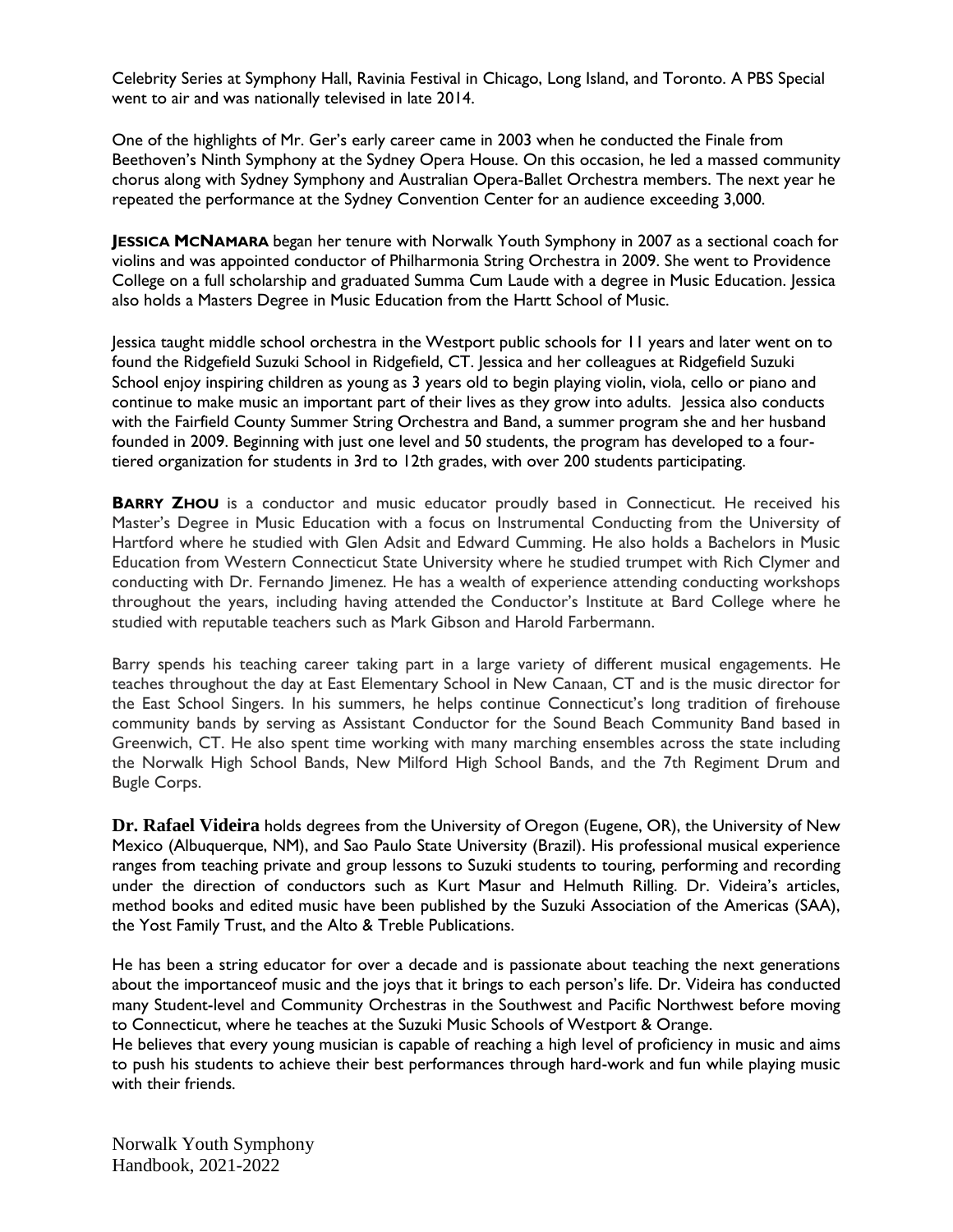### **POLICIES FOR NYS MEMBERS**

### **PLACEMENT AND ACCEPTANCE**

The primary outcome of the auditions is assignment to one of the five Norwalk Youth Symphony orchestras. Acceptance and placement decisions are at the sole discretion of the conductors' considerable professional judgment and are final. Orchestra placements will be posted on the NYS web site during the week preceding the first rehearsal. Orchestra placement as well as seating assignments will be posted in the lobby at the first rehearsal.

### **SEATING ASSIGNMENT**

The audition is also important as an aid to the conductors in determining seating assignments. Seating in an orchestra is not determined by ranking. Rather, it is done in the best interests of the individual musicians and the orchestra as a whole. String players will NOT necessarily be seated according to ranked ability but by the conductor in such a way as to best benefit the orchestra. Changes in strings seating may be made throughout the year. This may involve rotation back and forth between the first and second violin sections.

### **SCHOOL PARTICIPATION**

NYS members are expected to participate and remain in good standing in their school's instrumental programs, where they exist. Conflicts that prevent participation should be brought to the attention of the Executive Director as soon as possible. Good standing is determined by the school program. Those not participating will be asked to discuss the matter with the NYS Board's Executive Committee.

### **PRIVATE STUDY**

It is expected that all members will pursue private study on their orchestral instruments. Limited scholarship assistance for private lessons is available.

### **INSURANCE:**

The Norwalk Youth Symphony's insurance policies do not cover instruments owned by individual members. Please check your own household coverage.

### **MUSIC:**

Each player is responsible for the care of his/her music and for bringing it (in its binder) to all rehearsals. Music is distributed at the beginning of each concert period. There is a \$5 fee to replace music after the second rehearsal for each concert.

### **REHEARSAL/CONCERT ETIQUETTE**

The use of cell phones and other electronic devices is not permitted during rehearsals or concerts. Anyone found using one will have their cell phone/electronic device confiscated until the end of rehearsal or concert. Consequences for habitual cell phone use, disruptive behavior, etc., may include being placed on probation, being seated at the back of a section, or other actions that may be appropriate.

### **NON-DISCRIMINATION POLICY**

The Norwalk Youth Symphony admits students of any race and does not discriminate on the basis of race or sex in administering its educational programs, admission or placement policies, scholarships or other programs.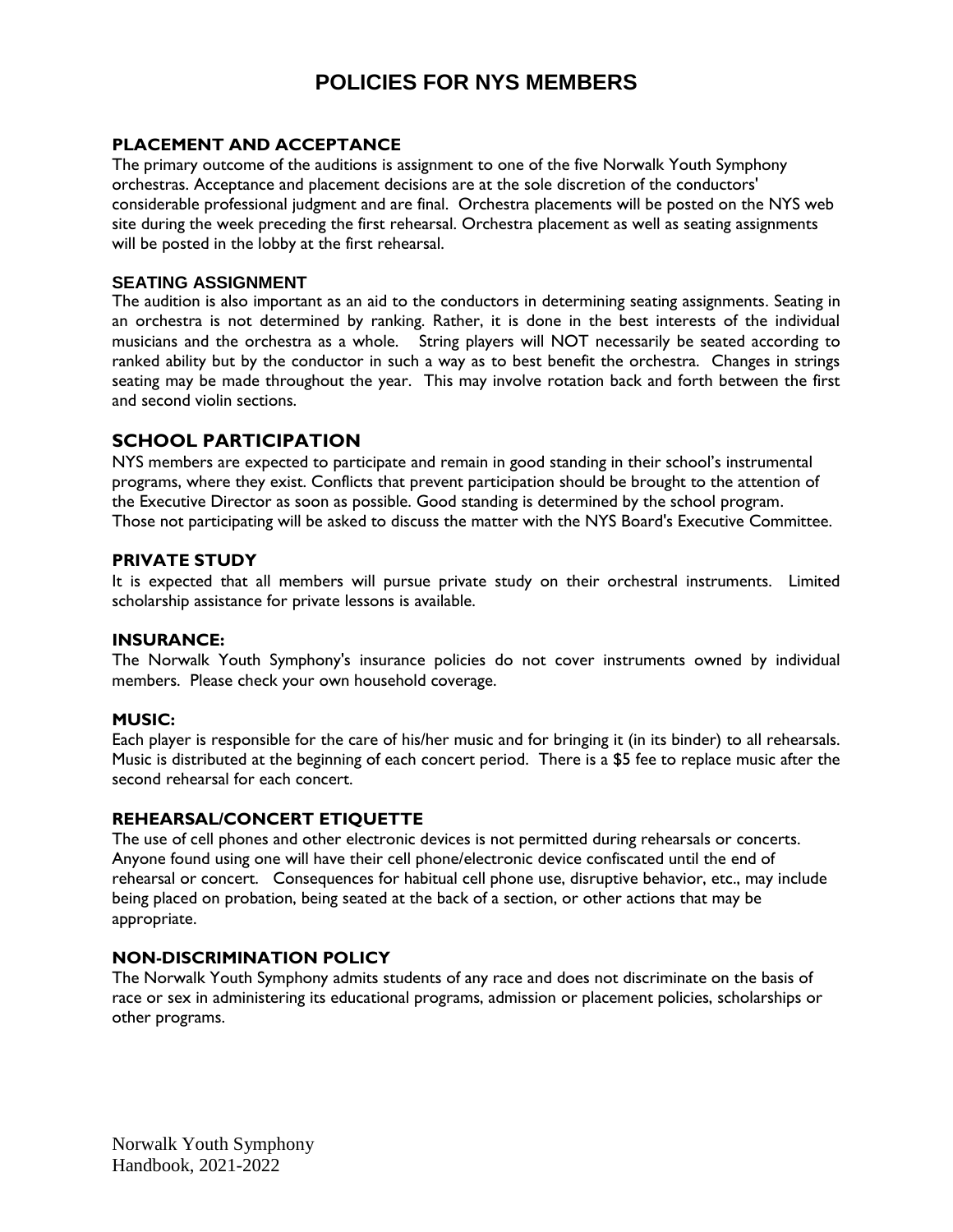### **TUITION AND FEES, 2021-2022 SEASON**

| Total                   | \$980     | \$930   | \$880        |
|-------------------------|-----------|---------|--------------|
| <b>MUSIC FEE</b>        | \$25      | \$25    | \$25         |
| <b>SNACK FEE</b>        | \$30      | \$30    | \$30         |
| <b>4 SEASON TICKETS</b> | \$150     | \$150   | \$150        |
| <b>TUITION</b>          | \$775     | \$725   | \$675        |
|                         | Principal | Concert | Phil/Prelude |

Families with more than one member purchase only one set of season tickets.

**Chamber Ensembles** (2 semesters 10 coachings each semester) NYS Musician \$300 semester Non NYS musician \$350 per semester

**Theory** (2 semesters 10 classes each semester) NYS Musician \$200 per semester Non Musician \$250

### **PAYMENT**

NYS offers two payment options:

Option I: **Full payment at the first rehearsal.** 

Option II: Three equal payments due September 15th, October 15<sup>th</sup>, November15<sup>th</sup>.

Members who withdraw or become ineligible to participate in NYS will not receive a refund.

Please contact the office for scholarship applications and to discuss payment arrangements. **Scholarship applications are due September 15th**.

**CHECKS SHOULD BE MADE PAYABLE TO NORWALK YOUTH SYMPHONY CREDIT CARD PAYMENTS MAY BE MADE WITH MASTERCARD, VISA or DISCOVER** *\*There will be a convenience fee of 2% added to each credit card payment.\**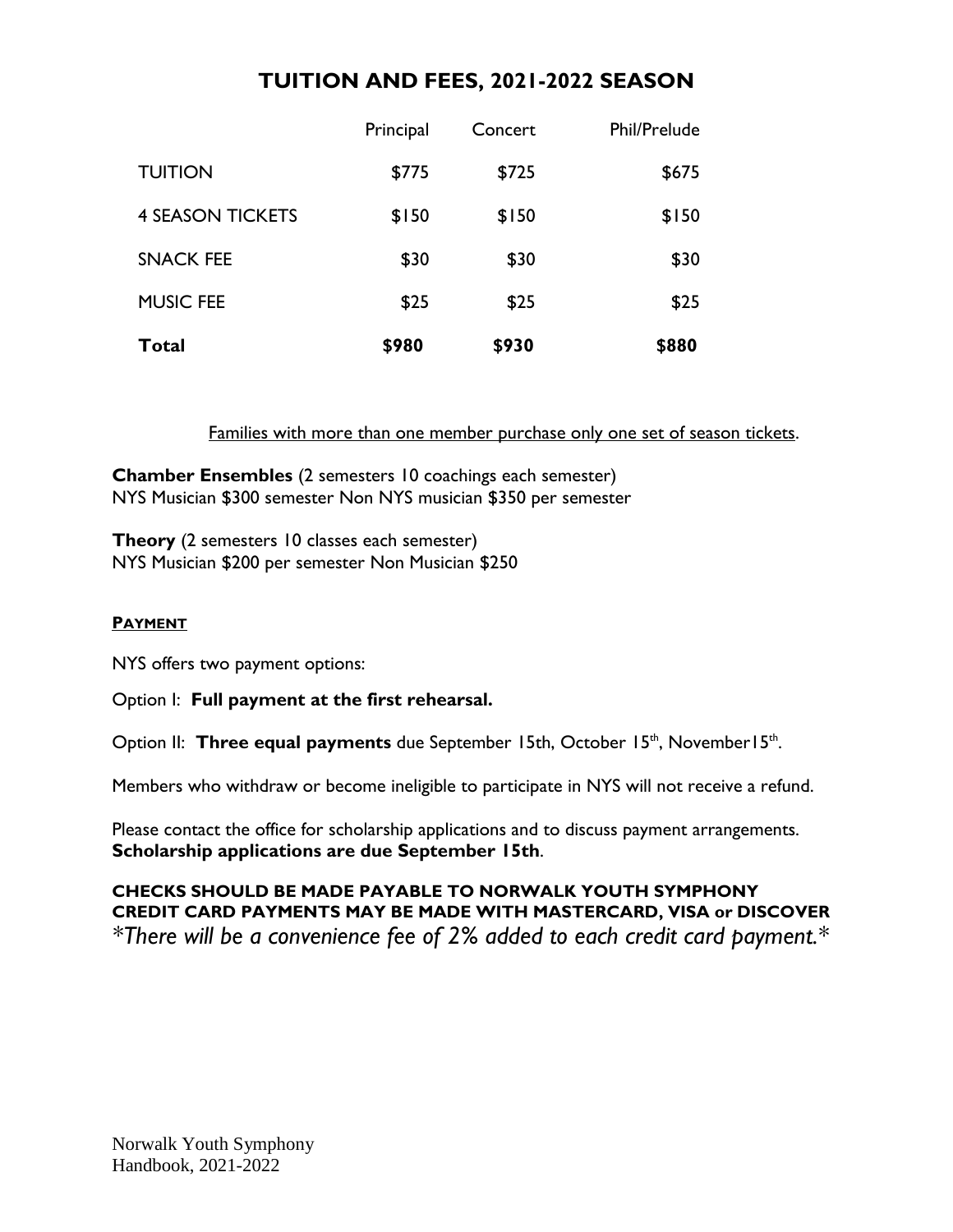### **ATTENDANCE**

### **REHEARSAL ATTENDANCE**

When joining the program, we ask that students make a commitment to the program and its rehearsal schedule and avoid scheduling other activities during the scheduled orchestra rehearsals and performances. Attending rehearsals strengthens the group as an ensemble and enhances the student's experience. Although we expect students to commit to attending every rehearsal, we know that there are conflicts that are unavoidable. Students are allowed a maximum of two (2) absences during each concert rehearsal period. Please note that there are mandatory rehearsals for each concert period. These dates are noted in the rehearsal schedule. Absences at mandatory rehearsals may result in the musician not performing in the concert or dismissal from the program. Extraordinary circumstances will be reviewed by the Executive Committee.

Rehearsals start promptly at the time indicated on the schedule. Musicians should be fully warmed up and in their seats with their instruments tuned prior to the start of rehearsal. Excessive tardiness, at the discretion of the conductor, may affect seating placement or removal from the orchestra.

### **CONCERT ATTENDANCE**

Concert attendance is mandatory. Absence from a concert may result in dismissal from the Orchestra for the season. Extraordinary circumstances will be reviewed by the Executive Director and the Executive Committee. Absence from the May concert may result in the inability to participate in the following season, subject to review by the Executive Director and the Executive Committee.

### **COMMUNICATION/ABSENCES**

Due to the large number of musicians in the Orchestra, we ask that all communications regarding attendance be reported on our website or via email directed to the Executive Director. Please do not phone or text your absence information, as we need to have a record of the absence.

### **SEVERE WEATHER PROCEDURE:**

If bad weather causes a rehearsal cancellation, a message will be posted on our web site and Facebook page. A message will be left on the office phone and cell phone and this information will be sent to Connecticut and Westchester News 12. Please remember that NYS members come from over two dozen different communities, some of which have more severe weather problems than others. If a rehearsal is not cancelled and you have concerns about your child's safety in traveling to Norwalk, we urge you to use your best judgment. Such absences will not count as one of the two allowed absences of the concert period. Please submit an absence online if you decide not to send your child.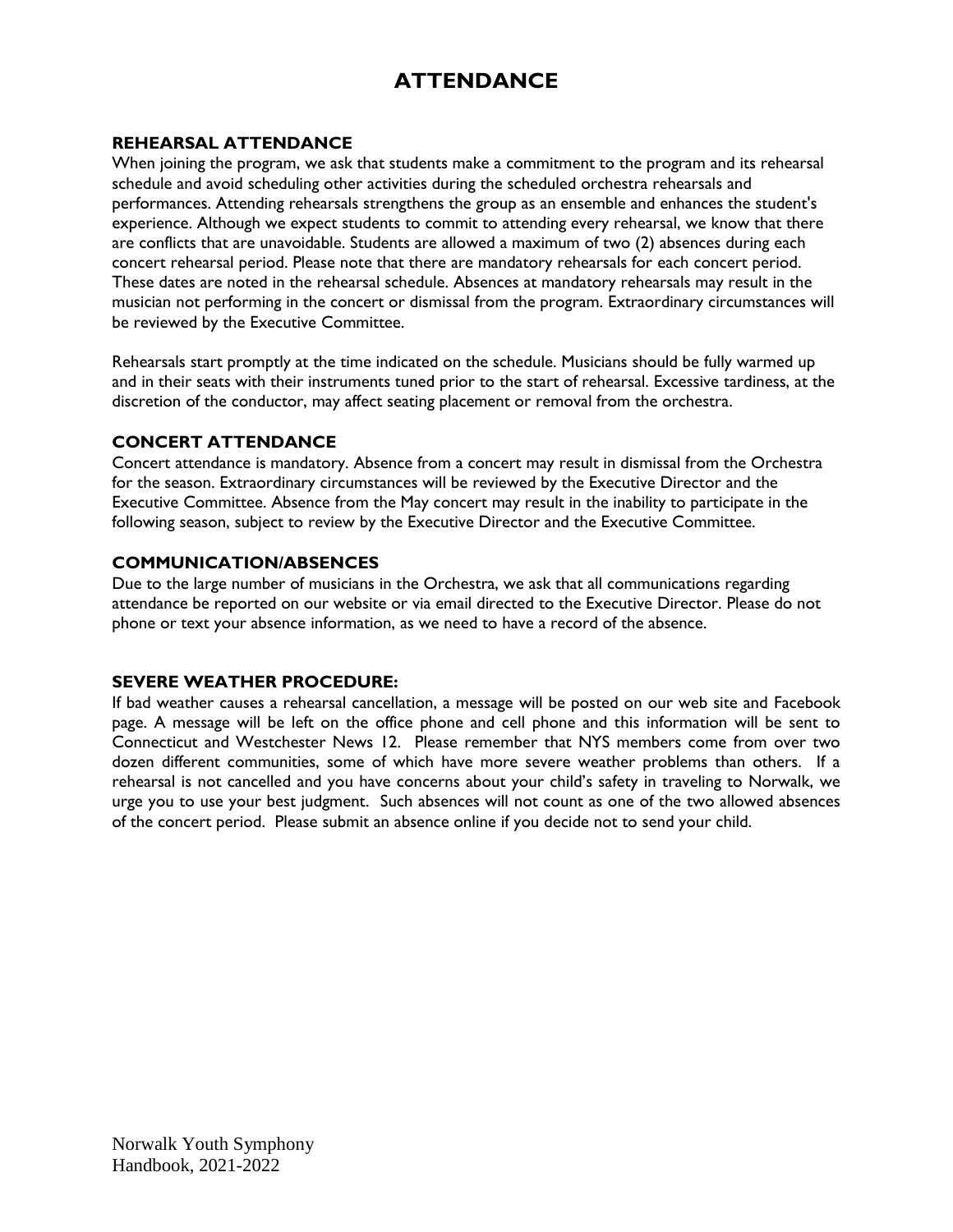### **CONCERT BEHAVIOR**

It is the tradition at NYS concerts that those members who are not performing sit in the audience while their peers play. This gives them a chance to hear the other orchestras and to get a sense of the continuity that the organization provides through its graded orchestra system. **As a courtesy to their fellow performers, all musicians are expected to remain until the final group on the program has finished its performance.**

There is a standard of behavior expected of those in the audience that is as follows:

- Musicians are expected to sit quietly in their seats.
- There is to be absolutely no talking during a performance.
- No one is to leave the auditorium except during breaks between orchestras and then only singly or in the company of **one** other musician.
- The same courteous attention should be paid to those on the stage as one would expect to receive when it is his or her turn to play.
- It goes without saying that horseplay and other such inappropriate behavior is not acceptable.
- Musicians' cell phones and other electronic devices are not to be brought into the auditorium.
- Parents, please discuss this important matter with your child before the concert. We all want the concerts to be special, so it would really be unfortunate if a few members marred the impression that our fine performances create for our audiences.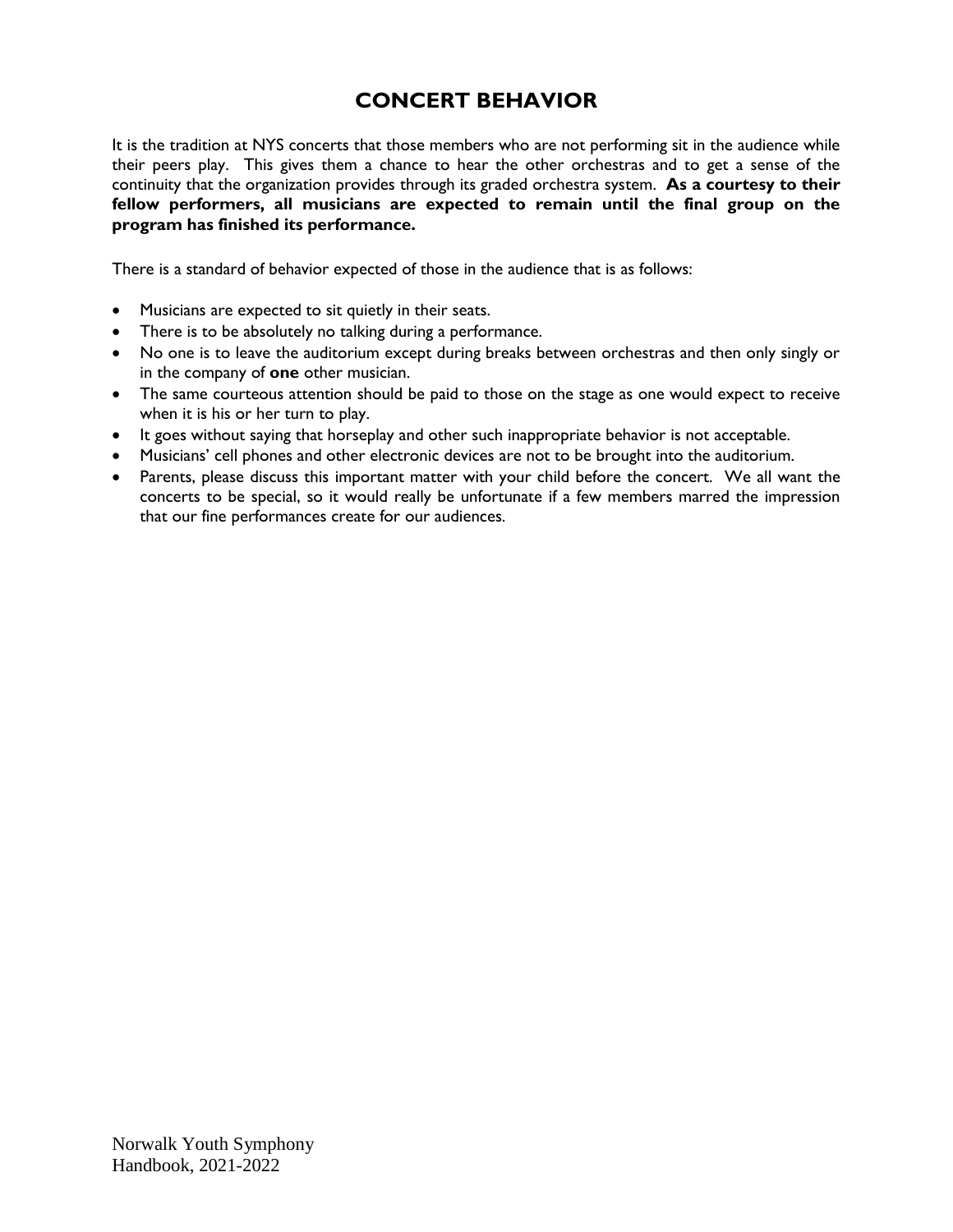### **NYS CONCERT DRESS**

### **WHY WE HAVE A DRESS CODE FOR PERFORMANCES**

A dress code enables the orchestra to match visually the artistic unity and professionalism that it strives to convey musically in performance. If you have any questions about an article of clothing or need help in acquiring an item, please contact the Executive Director Sara. Review your performance dress well in advance so you don't find yourself unprepared the day of the performance.

#### **All Orchestras**

Required: Black shoes and black socks/stockings No sneakers, sandals, jeans, leggings or tight fitting pants. No bare arms, midriffs, legs or feet.

### **Prelude & Philharmonia Orchestras**

Long sleeved solid white shirt/top Plain black slacks/full black skirt Long conservative dark tie (Boys)



### **Concert and Principal Orchestras**

Long solid black dress, ankle length skirt or black dress pants (Girls) Long sleeved solid black top (Girls) Black suit and white shirt (Boys) Long solid dark tie (Concert Boys) Black bow tie (Principal Boys)

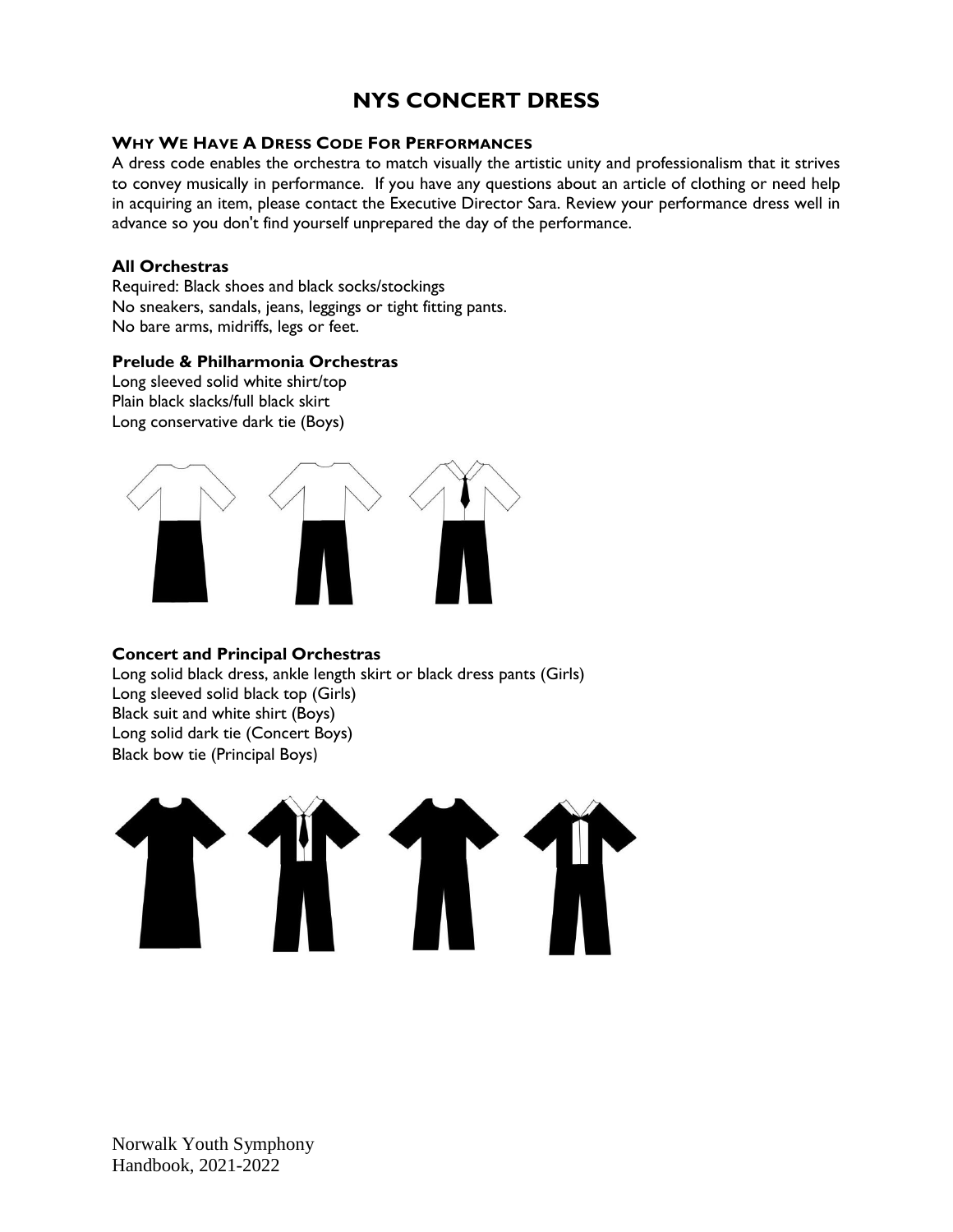### **ENRICHMENT**

### **SMALL ENSEMBLES**

In 2017 NYS introduced **a brass ensemble**. The ensemble will practice and perform music of many genres; from music written for brass ensembles to arrangements of pop music, classical music, jazz, holiday music and much more. This is a great opportunity for young brass players to develop and showcase their skills.

### **CONCERTO COMPETITION**

The NYS sponsors a Concerto Competition every year for members of the Principal Orchestra. All who wish to do so may audition in January for this event. MUSIC TO BE PERFORMED AT THE COMPETITION MUST BE SUBMITTED TO THE PRINCIPAL ORCHESTRA CONDUCTOR NO LATER THAN THE FIRST REHEARSAL IN NOVEMBER. This insures that (a) the work being prepared is playable by the orchestra and (b) the music will not have to be rented. The winner will play a movement of a concerto with the orchestra at the Winter concert.

### **SECTIONAL REHEARSALS**

Professional musicians and teachers are brought to rehearsals a minimum of two times during each concert period to work specifically with different sections of all five orchestras. Such sessions are invaluable in helping to prepare each member of the NYS for performance at concerts and in producing a unified sound within sections. The dates of these sectionals are listed in the NYS 2016-17 schedule.

#### **TRAVEL ABROAD**

In the summer of 2008 NYS embarked on its first performance trip overseas. Members of the Concert and Principal Orchestras traveled to Prague, Budapest, Vienna and Salzburg. Since 2008 NYS has traveled biannually. Past tours include touring the Czech Republic, Hungary, Austria, Spain, Italy, Germany and Portugal/Spain in 2018. In June of 2021 we will travel and perform in Italy.

#### **MASTER CLASSES**

From time to time we hold master classes, where participants in our program may perform in public for a guest instructor, who then coaches the students. Both audience members and performers can learn a great deal from these "open lessons."

### **ADDITIONAL PERFORMANCE OPPORTUNITIES**

In order to enhance the performing experience for its musicians, the Norwalk Youth Symphony arranges for performances in such places as Carnegie Hall and Tanglewood. Concert Orchestra performs with INTEMPO and Principal Orchestra performs with the Norwalk Symphony each spring. These are considered to be an integral part of the musical education the NYS offers and participation is mandatory.

### **COMMUNITY SERVICE**

Community Service concerts enhance the performance experience for NYS musicians, while thanking the community for the support it (and its musicians) receive. Therefore, there are occasions when the NYS orchestras and chamber music participants perform benefit concerts in the area. These are also mandatory activities.

### **YOUTH COMMITTEE**

The Youth Committee is the representative voice of all orchestras of the NYS. Its purpose is to listen to the concerns and suggestions of orchestra members and to help make participation in the NYS a more rewarding experience. The committee meets once a month with a parent advisor who reports back to the Board of Directors as the Committee's messenger. Thus an opportunity for open communication between the orchestras and the Board is provided, and the Board receives information that helps it to run the NYS in a way that will ensure a positive musical experience for all members.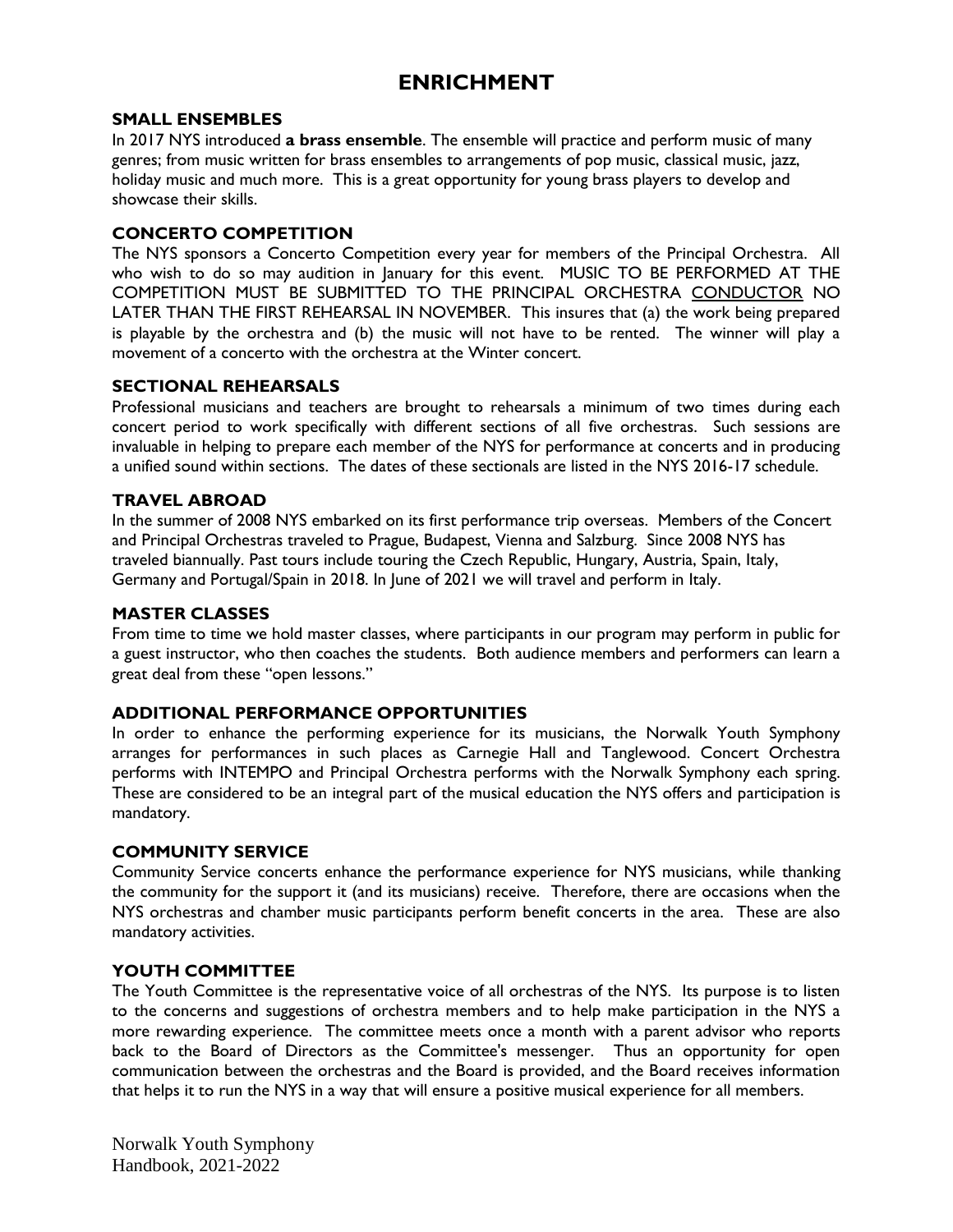#### **PARENT ENSEMBLE:**

The most valuable contribution parents can make is to support their student's obligation to attend all rehearsals and to encourage them to prepare the music thoroughly. However, we also need parent assistance for many other things. Please volunteer your time and talent by joining our PARENT ENSEMBLE. A sign-up form is enclosed in this folder. In addition, each family is expected to assist once with the afternoon snack that is served to the musicians at every major rehearsal. Parents must sign up for snack duty at the first rehearsal of the season. Parents are also expected to volunteer at one concert each year.

> Norwalk Youth Symphony Sara Watkins Executive Director Email: NYSed@norwalkyouthsymphony.org 71 East Avenue, Suite N Norwalk, CT 06851 Telephone: 203-866-4100 Web page: [www.norwalkyouthsymphony.org](http://www.norwalkyouthsymphony.org/)